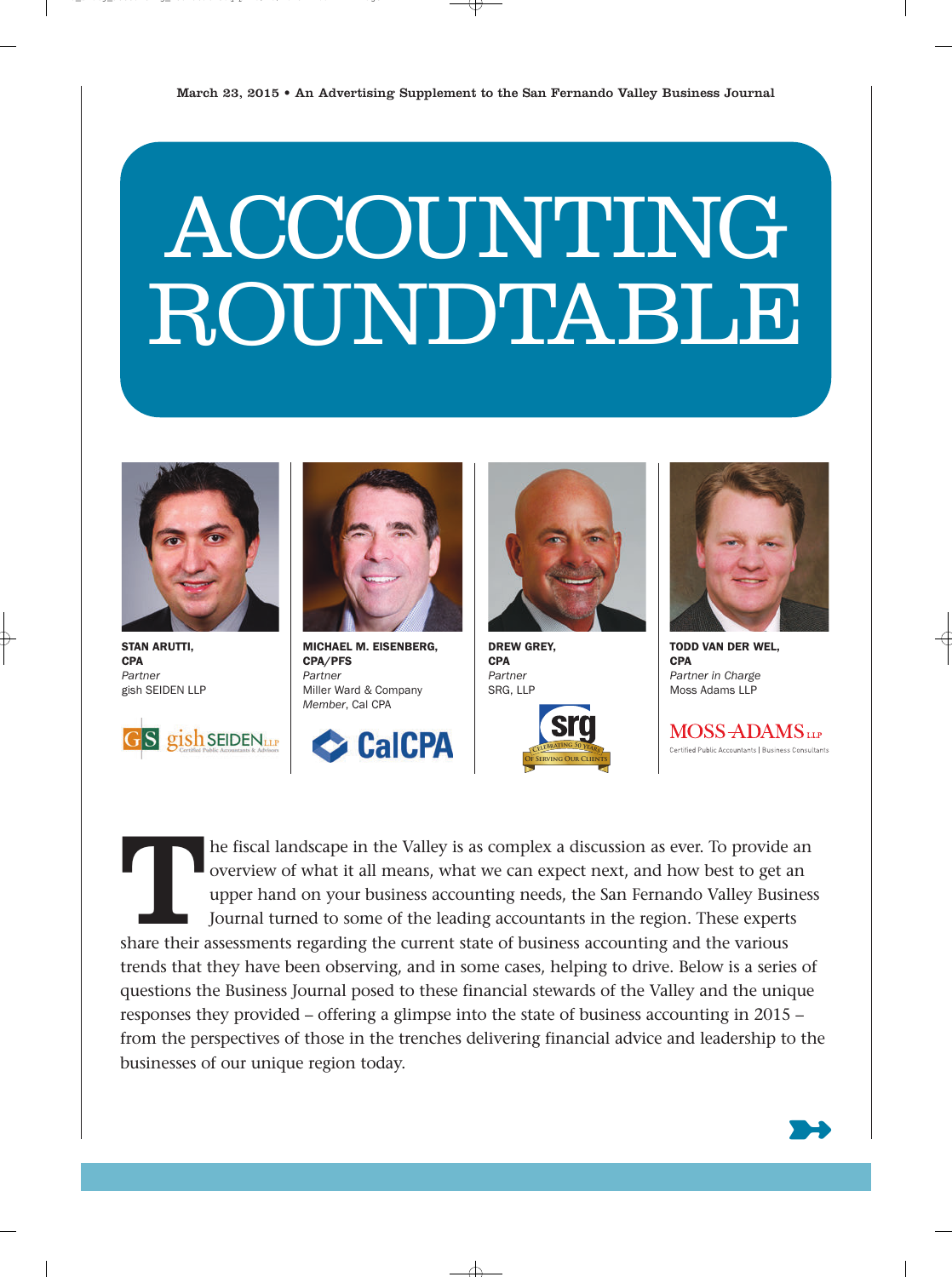'The most significant change in business over the last decade is technology. Technology eliminates the need for double or triple entry systems; reducing the need to file large amounts of paper work. Now data can be stored virtually and accessed instantly. Technology has enabled smaller companies to compete with larger enterprises by leveraging technology to handle a global customer base.' DREW GREY



#### ◆ What are the fiscal pros and cons to doing business in California, compared with other states?

Van der Wel: If you look at highly compensated individuals in a corporate structure or a flow-through entity, their personal income tax burden in California has grown dramatically, so they're looking to transaction or exit in the next 10 years. It makes sense for them to relocate to a place like Texas, where there's a lower corporate burden and no individual state income tax. Also, the operating environment in California is very litigious, and it's difficult to manage your workforce in a place that's very pro-employee versus pro-business.

#### ◆ Have you been observing any new, positive business trends?

Eisenberg: Yes, our clients appear to be more profitable for 2014 and cautiously optimistic for 2015. Many are looking to grow slowly in 2015 and 2016. Some are starting to hire more; some are trying to expand products or markets; some are gingerly pushing up profit margins. Retail landlords are still seeing higher vacancy rates than they would like. More and more businesses are using the internet to send invoices and make payments to their vendors. Record keeping can become more difficult when everything is on the computer, so we have been encouraging our clients to upgrade their backup and record retention systems as well as their computer systems. Businesses that do not upgrade their backup and record retention systems or upgrade their computers risk losing information or the ability to find the supporting documents for IRS audits or customer's invoicing questions.

Arutti: We have seen top revenue growth and increased bottom line profits for many clients



Grey: The most significant change in business over the last decade is technology. Technology eliminates the need for double or triple entry systems; reducing the need to file large amounts of paper work. Now data can be stored virtually and accessed instantly. Technology has enabled smaller companies to compete with larger enterprises by leveraging technology to handle a global customer base. The advent of social media has enabled businesses an easy way to learn about their customers and target them more effectively. Also, businesses have the opportunity to integrate technology into their decision processes resulting in faster and more comprehensive data analysis.

#### ◆ How are the budget cutbacks going to affect your dealings with the IRS this year?

Arutti: For the most part we expect that IRS will process the tax returns in a relatively timely manner and offer the same essential services as in the past. With the budget cuts, IRS will likely cut the number of audits they perform and will most likely focus even more this year on tax returns that their system flags as tax return with a high chance of potential misstatement. We will likely see longer wait times for the IRS call centers, just when you thought that was impossible.

Eisenberg: Budget cuts will have a severe impact on both taxpayers and profession-



'If you look at highly compensated individuals in a corporate structure or a flow-through entity, their personal income tax burden in California has grown dramatically, so they're looking to transaction or exit in the next 10 years. It makes sense for them to relocate to a place like Texas, where there's a lower corporate burden and no individual state income tax.' TODD VAN DER WEL

> als. The IRS is understaffed and overworked. That coupled with the complexities of the tax code and the agency's new responsibilities regarding the Affordable Care Act (ACA) will make the ability to contact the IRS to get questions answered or issued resolved very difficult, if not impossible. Furthermore, these budget cuts could put pressure on the agency in its attempt to fight tax and ID fraud. This is a major issue that needs as much attention as possible. Finally, the cuts will lower the IRS's ability to be on top of its enforcement responsibilities. With a lower risk of audit, taxpayer's may potentially be more lax in their recordkeeping, which will make our job of tax preparing and compliance more difficult.

#### ◆ What federal/state regulations have the most significant impact on your clients' business?

Arutti: Although the new healthcare regulations affected many businesses, we believe that the recently passed regulations regarding deduction and capitalization of expenditures related to tangible property will have a big impact on businesses for 2014 and going forward. Some label it as "the most comprehensive change to the tax law since 1986." The new regulations narrow the leeway companies had when deciding on fixed asset capitalization and expensing of certain costs. Although the "playing field" got smaller, there were several provisions of these new regulations that will benefit some companies, in particular companies in the real estate business and companies with significant leasehold improvements. IRS is allowing these changes be made retroactively, but they must be made on the 2014 tax return. Businesses that miss out on this opportunity, this tax filing season, will possibly have to wait a long time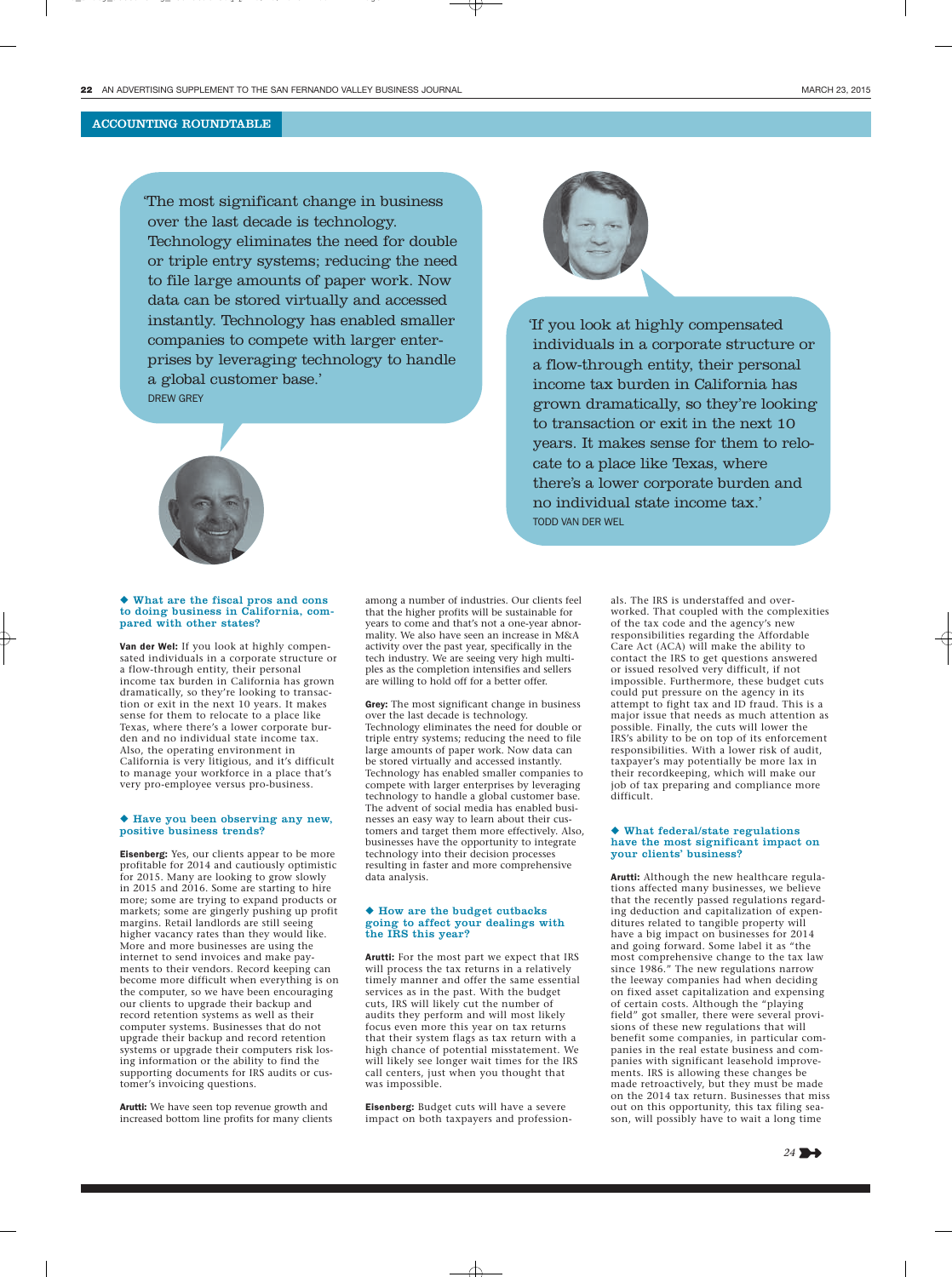# SMALL FIRM ATTENTION, BIG FIRM CAPABILITIES.

Audits/Reviews/Compilations Tax and Accounting Management Advisory Financial Consulting Specialty Services

### FOR OVER 70 YEARS



Discover the difference 818.854.6100 gishSEIDEN.com



Accounting for the past, planning for the future.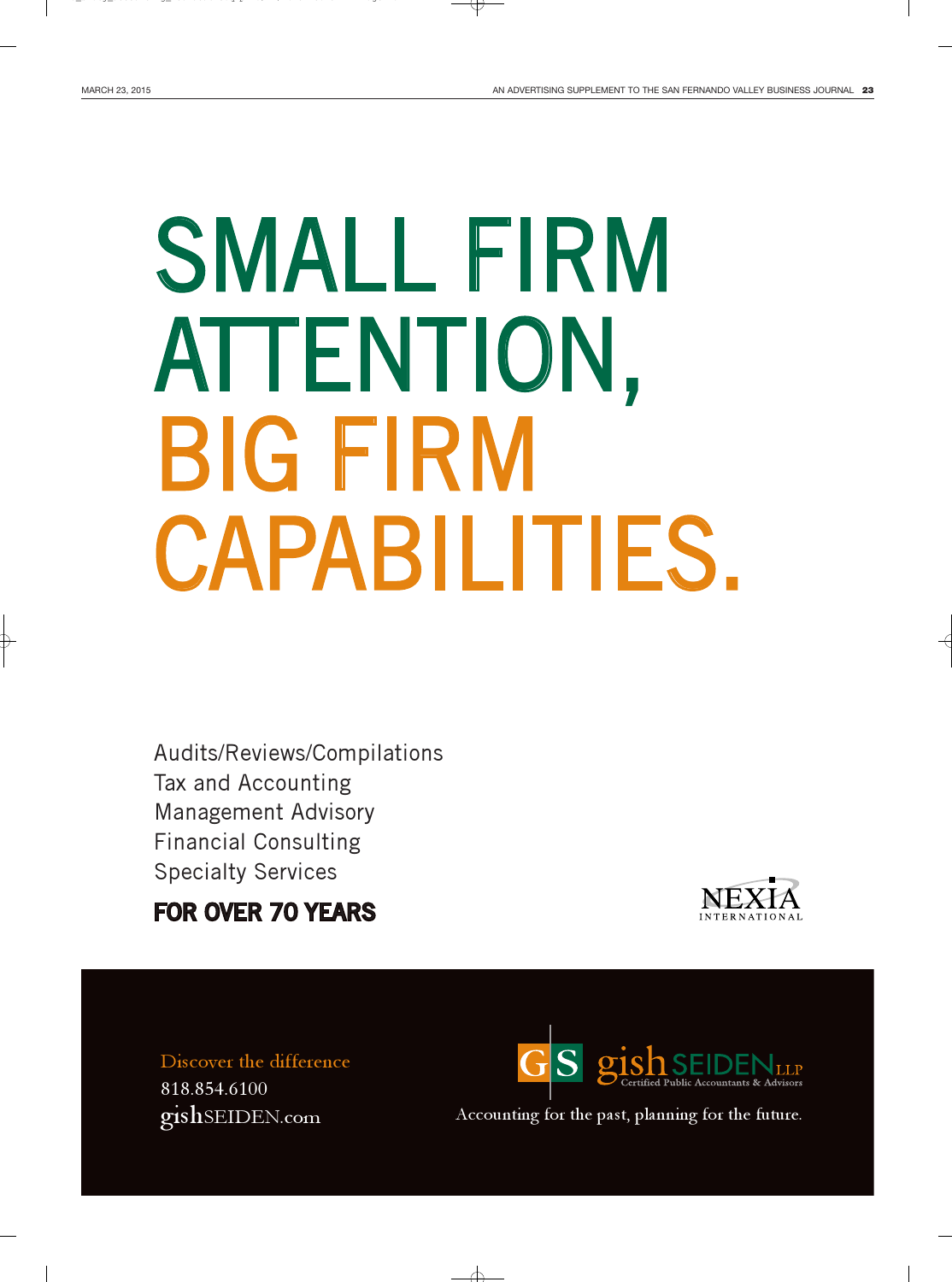

'High earning clients find themselves paying 57% tax at the top bracket. Our clients realize the need for tax planning more than ever and we have been working diligently with them on minimizing taxes. The key recommendations have been advising clients on how to maximize their deductions, which include concepts like accelerating expenses, taking capital losses on losing stocks and deferring income to future years.' STAN ARUTTI

'The crunch of tax season is something that we and our families have become used to over the many years we have practiced. They know we will be working a lot of long and stressful days. Eating right, taking breaks, and getting exercise helps tremendously in keeping my energy and sharpness up. Keeping a good disposition also helps a lot. Staying optimistic and having a good outlook helps reduce stress.' MICHAEL M. EISENBERG



#### *Continued from page 22*

to recoup the savings and potentially miss out on some saving opportunities forever.

#### ◆ How has the increase in income tax rates changed income tax planning for your clients?

Grey: The increases in income tax rates have caused our clients to place a greater value on tax planning. We are spending more time finding methods to minimize taxes through deferral of income, acceleration of deductions, and identification of refundable credits. An example of some of the techniques our clients have utilized are Research and Development Credit Studies, Cost Segregation Studies for existing or current purchases of properties, using the new repair regulations, formation of Captive Insurance Companies, utilization of Interest Charge Domestic International Sales Corporations, Domestic Sales Corporations, expanded planning for pension utilizing defined benefit plans, and the use of tax deferred exchanges for sales of assets with significant gain. At SRG, we carefully analyze the tax laws to identify responsible reporting positions that minimize our clients' tax paid to the Internal Revenue Service and the Franchise Tax Board.

Eisenberg: Increased tax rates and the complexities of the tax law have made tax planning much more complicated and more important than ever. It is no longer an option to simply say you held an asset for more than a year and therefore it is okay to sell it now and incur a lower capital gains rate. By planning the timing of income producing transactions and thus helping the client stay under specific adjusted gross income levels, you can help them minimize or avoid the ramifications of the new 3.8% net investment tax on such passive items as rents, royalties, interest, dividends and capital gains. You can also help a client lower their overall tax obligation by working with them and their estate attorney in the creation of gift giving opportunities to children or charities. A CPA's role in this area and their knowledge and experience with the new tax laws will be extremely helpful in this endeavor.

Arutti: Between the increases in federal tax brackets, the addition of the 3.8% tax on investment income, the .9% payroll Medicare tax and the increase in California income taxes over the past several years, high earning clients find themselves paying 57% tax at the top bracket. Our clients realize the need for tax planning more than ever and we have been working diligently with them on minimizing taxes. The key recommendations have been advising clients on how to maximize their deductions, which include concepts like accelerating expenses, taking capital losses on losing stocks and deferring income to future years.

#### ◆ Do you expect your tax preparation fees to increase this year and if so, why?

Eisenberg: Yes, fees are going up. CPA's are spending a lot more time in Continuing Education classes due to the Affordable Care Act (ACA) and the new "repairs and maintenance" regulations. The increased complexity in compliance requires more time being spent on business tax returns. Congress' last minute changes and renewal of expiring laws also causes CPA's to spend more time and thought on each tax return. Even with the use of sophisticated tax preparation software the preparer needs to be diligent that all the thousands of pages

of tax law and regulations are being applied properly to each tax return. In addition our rents are increasing, our compliance with ACA for our employees goes up, increasing employee salaries, increased insurance costs, and expanded continuing education forces our big cost items to increase thus necessitating fee increases.

#### ◆ How do you handle the crunch of tax season? Do you hire additional staff and/or does your staff work overtime?

Eisenberg: The crunch of tax season is something that we and our families have become used to over the many years we have practiced. They know we will be working a lot of long and stressful days. Eating right, taking breaks, and getting exercise helps tremendously in keeping my energy and sharpness up. Keeping a good disposition also helps a lot. Staying optimistic and having a good outlook helps reduce stress. Meeting with clients and having that social interaction is great for reducing the blood pressure. Yes, we hire additional part time professional staff and require the administrative staff to work overtime. All of the professional staff works 6 days a week and evenings. They know "tax season" means a lot of long days and high intensity work. We bring in dinner several days a week from different places. We now have a massage therapist come in each week, and we try to inject some humor into each day.

Arutti: We hire seasonal employees and ask our staff accountants to work overtime. Although overtime is expected, we try to maintain a culture with a good work/life balance. One example of that, is we let our staff take additional time off after April if they worked over a certain number of hours during tax season.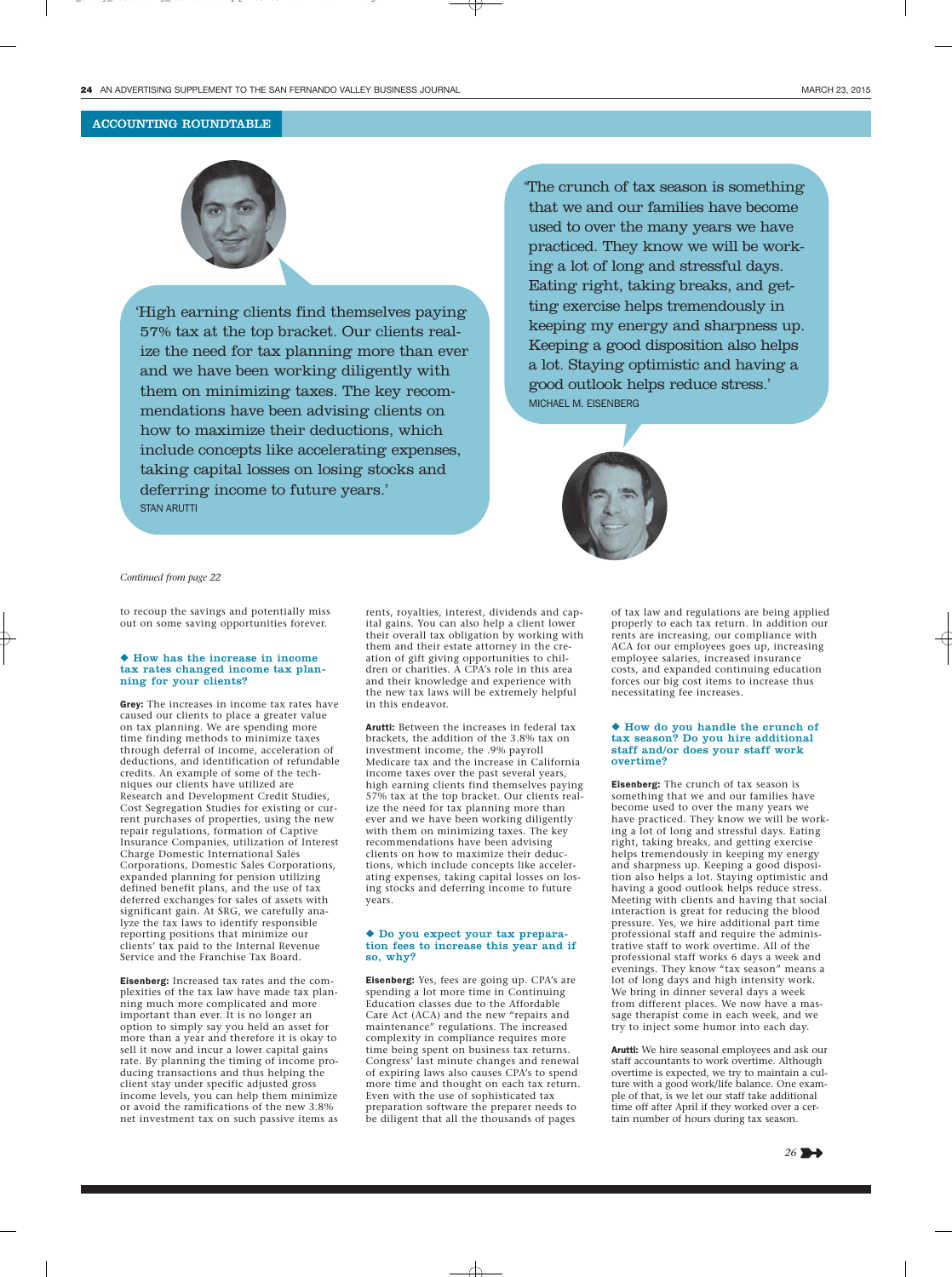## Thinking Beyond The Books



"Your business is **more than just numbers.**

That's why we're **more than just accountants.** "

Drew Grey, CPA Partner, SRG, LLP

#### SRG ADVANTAGE™

Some clients see us as excellent CPAs who are trusted business advisors. Others see us as trusted business advisors who happen to be great accountants. Either way, SRG is a unique team of professionals with one goal in mind: helping clients plan for and achieve their financial goals. We call it the SRG Advantage™.

We find ways to reduce taxes without impacting the financial statement income and transfer of wealth, thereby, reducing estate taxes and protecting assets from creditors as a result of the proper structure. We strive to increase our clients' net worth by retaining more cash to invest.

Whether you are a successful individual, a growing company or a large and established corporation, let us show you how the SRG Advantage™ can help provide the financial solutions and strategies you need.

#### PRACTICE AREAS

- **Tax Planning & Strategies**
- **Tax Compliance & Controversy**
- **Audits & Assurance**
- **Strategic Business Consulting**

![](_page_4_Picture_16.jpeg)

Strategies. Solutions. Success.™

Certified Public Accountants ■ Strategic Business Consultants 16633 Ventura Blvd., Sixth Floor ■ Encino, CA 91436 ■ 818.995.0090 ■ www.srgcpas.com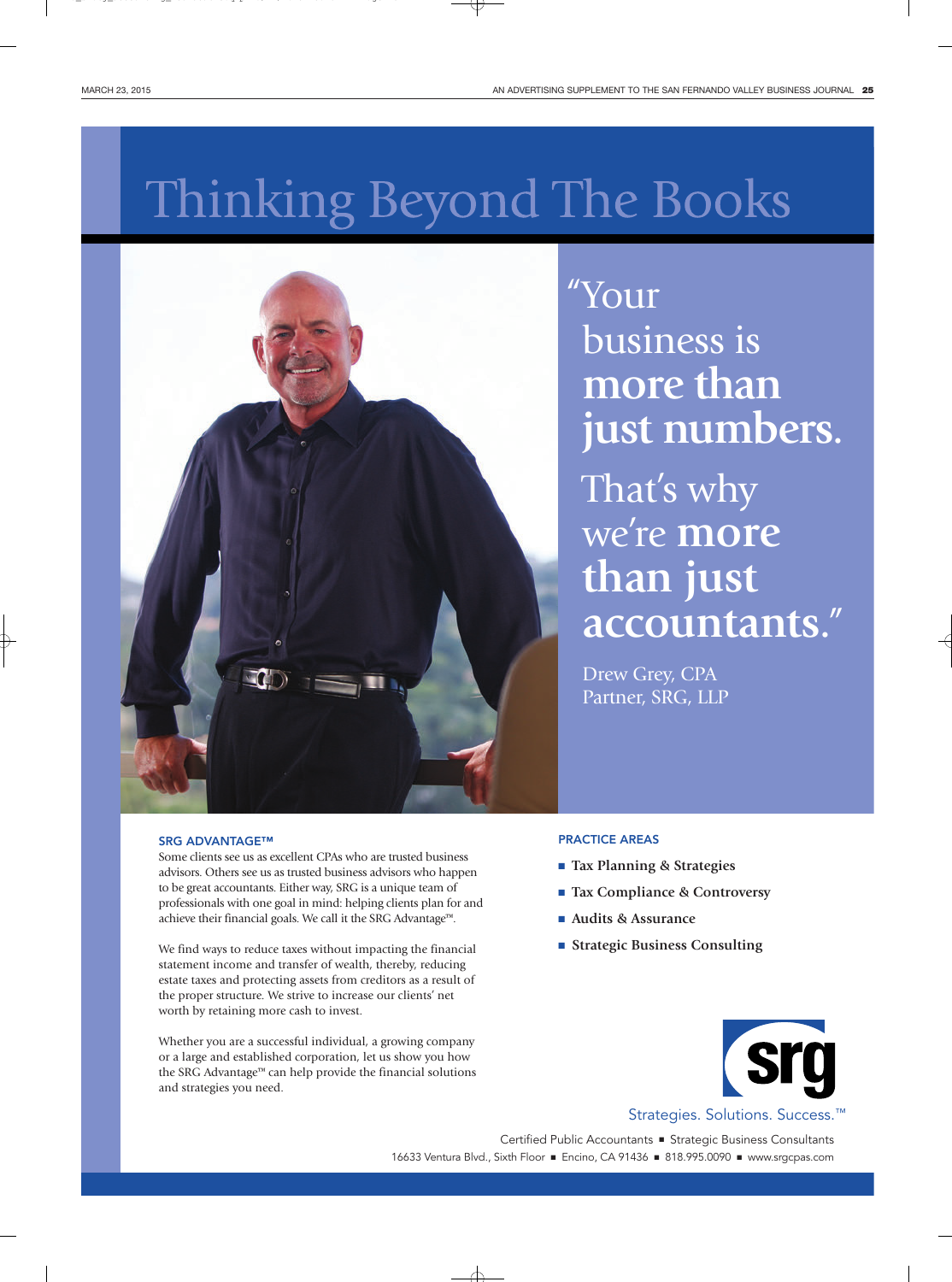'It is essential that our clients monitor their cash flow. We assist clients in developing cash reporting and forecasting models; providing a daily pulse on their business and projections of future cash needs. At SRG, we strongly urge our clients to develop effective financial and cash forecasting that are updated daily.' DREW GREY

![](_page_5_Picture_4.jpeg)

'There's always a desire to reduce taxable income, particularly for private companies set up as S corporations or another kind of flow-through entity. But I think good companies—good CFOs—know how to balance that desire appropriately. They can meet their banking needs and continue growing while looking to their advisors to help reduce their tax burden.' TODD VAN DER WEL

*Continued from page 24*

#### ◆ What advice do you give your clients when it comes to estate planning?

Grey: We advise all our clients to have updated Wills and Revocable Trusts. The estate tax rate for 2015 is 40% on the value in excess of \$5,430,000 per spouse. It is important to preserve the step up in basis upon death to avoid income tax. Clients who have estates that exceed the exemption amount need a plan that meets their living requirements. We advise clients to retain cash, bonds and stocks to utilize the exemption to avoid estate and income taxes. We suggest that clients transfer their principal residence and or vacation homes, establish family entities to transfer minority interests at discounted valuations, transfer assets via other complex trusts and or sales of assets to a grantor trust to freeze the future appreciation. We use charitable trusts and foundations for certain clients. One of the ancillary benefits of an effective estate plan is asset protection.

#### ◆ Have revisions to state tax rules changed how you approach estate planning?

Van der Wel: The newly permanent status of the estate tax rules hasn't changed very much about how we approach estate planning now versus in 2012, because those laws could still be changed at any time by congressional action. One area where we are seeing change is regarding the lifetime exemption, \$5 million for individuals and \$10 million per couple (adjusted each year for inflation), because it means couples can transfer a significant amount of their wealth to their loved ones. The danger is actually that they give away too great a percentage too soon—so one thing we're seeing more of is clients developing financial plans prior to gifting, making sure they can truly afford to give the assets and amounts they'd like to give. The priority for us and for them needs to be on taking care of themselves during their lifetime, then on gifting to others.

#### ◆ How is private equity vital to the Southland's business community thriving?

Arutti: Private Equity firms have become a better alternative to a bank loan especially for the small business. Some of our clients are still struggling with getting loans for growth and expansion purposes and are finding the opportunities private equity firms offer to be a viable option to support their goals.

#### ◆ Have you seen a change in the way your clients monitor cash flow and what are some examples you can share?

Grey: It is essential that our clients monitor their cash flow. We assist clients in developing cash reporting and forecasting models; providing a daily pulse on their business and projections of future cash needs. An example is one of our clients provides a daily cash position, estimates the deposits and checks clearing for the week and updates their weekly, monthly, and quarterly cash projections to determine the future needs of their business. The projections are updated bi-monthly with sales backlog reports and updates of any changes in costs. It is important for clients to plan for the short term and long term. At SRG, we strongly urge our clients to develop effective financial and cash forecasting that are updated daily.

#### ◆ How has international commerce impacted your local client businesses?

Van der Wel: The vast majority of our opportunities with new and existing clients include international operations of some kind, whether it's sourcing products from, selling products to, or opening manufacturing facilities in other countries. The marketplace has driven us to increase our international capabilities, so we've been very active in Praxity, aisbl, an international alliance of independent accounting firms that operates in more than 95 countries and territories around the globe. This gives our clients access to trusted in-country resources in the major overseas markets where they conduct business.

#### ◆ How are your clients balancing the importance of providing strong earnings for banking needs versus reducing the amount of tax paid to the Federal and State governments?

Eisenberg: There are still many accounting differences between financial P&L's and tax P&L's. Some of the more obvious ones are the more rapid (or instant) depreciation methods for tax versus a longer write off period for financial accounting and various credits (i.e. R&D Credits, etc.) that reduce the tax without reducing the taxable income. Sometimes clients have no choice, they must report higher taxable income (and pay more tax) in order to have higher financial income. This causes the effective cost of borrowing to be much higher than just the interest rate. Also the use of bonus salaries and pension plan contributions (which can be somewhat optional) can be explained to the banker when net profits are low.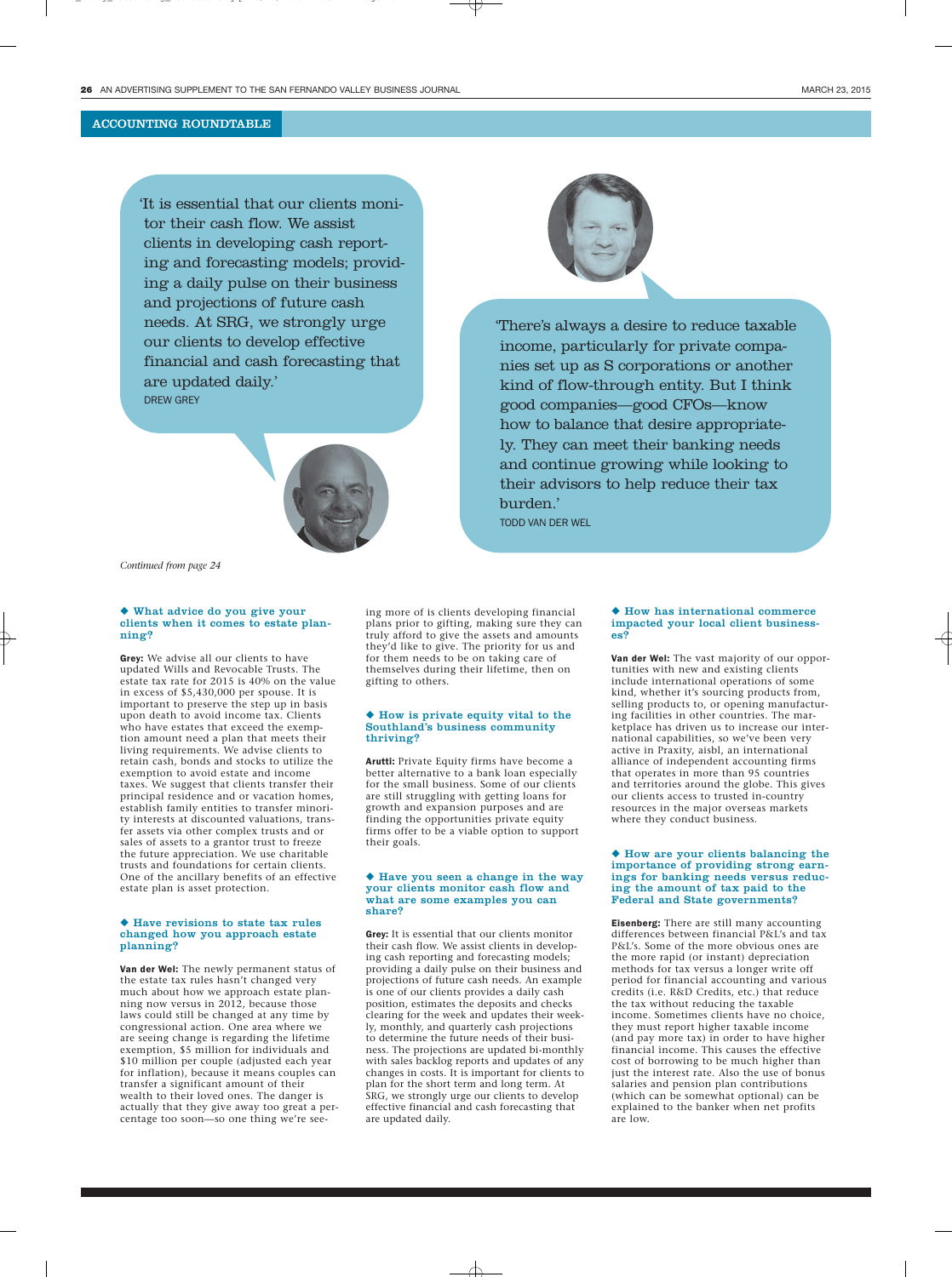Van der Wel: There's always a desire to reduce taxable income, particularly for private companies set up as S corporations or another kind of flow-through entity. But I think good companies—good CFOs—know how to balance that desire appropriately. They can meet their banking needs and continue growing while looking to their advisors to help reduce their tax burden. Paying tax in and of itself isn't a bad thing—it means you're making money. And remember that banks aren't looking just at earnings but at overall structure: how much equity is in the company, how stable it's been, how many years it's been in business. A good CFO will manage those covenant issues, and a good bank will team with that company to make sure they're on the same page.

Grey: Clients preparing financial statements for financial institutions are challenged with balancing the reduction of federal and state taxes and reporting strong earnings; which helps maintain or increase their credit facilities. We have developed effective strategies to emancipate the clients' financial statements from their tax reporting. The financial institutions require an accrual based financial statement; while the tax law provides for significant differences from accrual accounting. This can yield lower taxable income while not impacting the accrual based EDITDA of the company. We evaluate each company to identify areas where the financial statement and tax reporting may be separated by applying different year-ends and methods of accounting. At SRG, we use the GAAP and tax rules to our clients' advantage while maintaining integrity in all aspects of our reporting.

#### ◆ How are you handling the regulatory issues associated with running a business in LA County?

Van der Wel: Like many accounting firms, our first priority is on safety—so we take a pretty conservative approach to our employee policies and procedures. The other issue that comes up is the additional tax burden we incur simply by opening an office location within LA County. That's something that figures into our business decisions as well.

#### ◆ How should companies evaluate the effectiveness of their accounting firm?

Arutti: Most companies should measure effectiveness by how well their accounting firm meets their goals. Most clients have very clear goals while others need help developing them. We do not measure success by the outcome of a single transaction or project, but rather how well the cumulative results of the projects, interactions with the client and advice we give meet their needs.

Van der Wel: The bottom line is if your accountant isn't on the short list of people you'd call for advice—whether it's about a

transaction, a change in your business, or something else—then they're probably not earning their place in your business. You should be able to look at your accounting firm as an extension of your team, someone who's there helping your business grow and develop.

Grey: A client needs to evaluate their goals when hiring a CPA firm. Many clients are seeking a low cost provider who can prepare accurate financials statements and/or tax returns. Many clients are looking for much more. The client needs to perform a cost benefit analysis. The effectiveness of a CPA firm is dependent on the benefits exceeding the costs. At SRG, we serve clients who want more than an accountant. Some of the benefits include tax minimization, financial statement optimization, obtaining debt or capital, and strategic business consulting to assist in maximizing profits.

Eisenberg: Companies can evaluate the effectiveness of their accounting firm using a number of items. The first is communication. Do you have an open and on-going line of communication with your CPA. Is he or she responsive to your questions. Does your professional get back to you within a reasonable amount of time. Are your questions, issues and concerns being answered in a manner that you understand and that makes sense to you. The second item that a client can use to evaluate their accounting firm: are your projects being completed in a timely manner. If your projects are constantly getting back to you at the last

![](_page_6_Picture_14.jpeg)

### **Have assets that your bank won't lend on... or won't lend on in time?**

We have been making asset based loans in the \$500k to \$5m range for many years.

**For a confidential discussion call:** Dennis Lautzenheiser 310-260-0315 amfc233@amarkfinancial.com

**AMAG, INC.** Since 1994 An Affiliate of A-Mark Financial Corporation Since 1965

*Loans made pursuant to Department of Business Oversight California Finance Lenders License*

![](_page_6_Figure_20.jpeg)